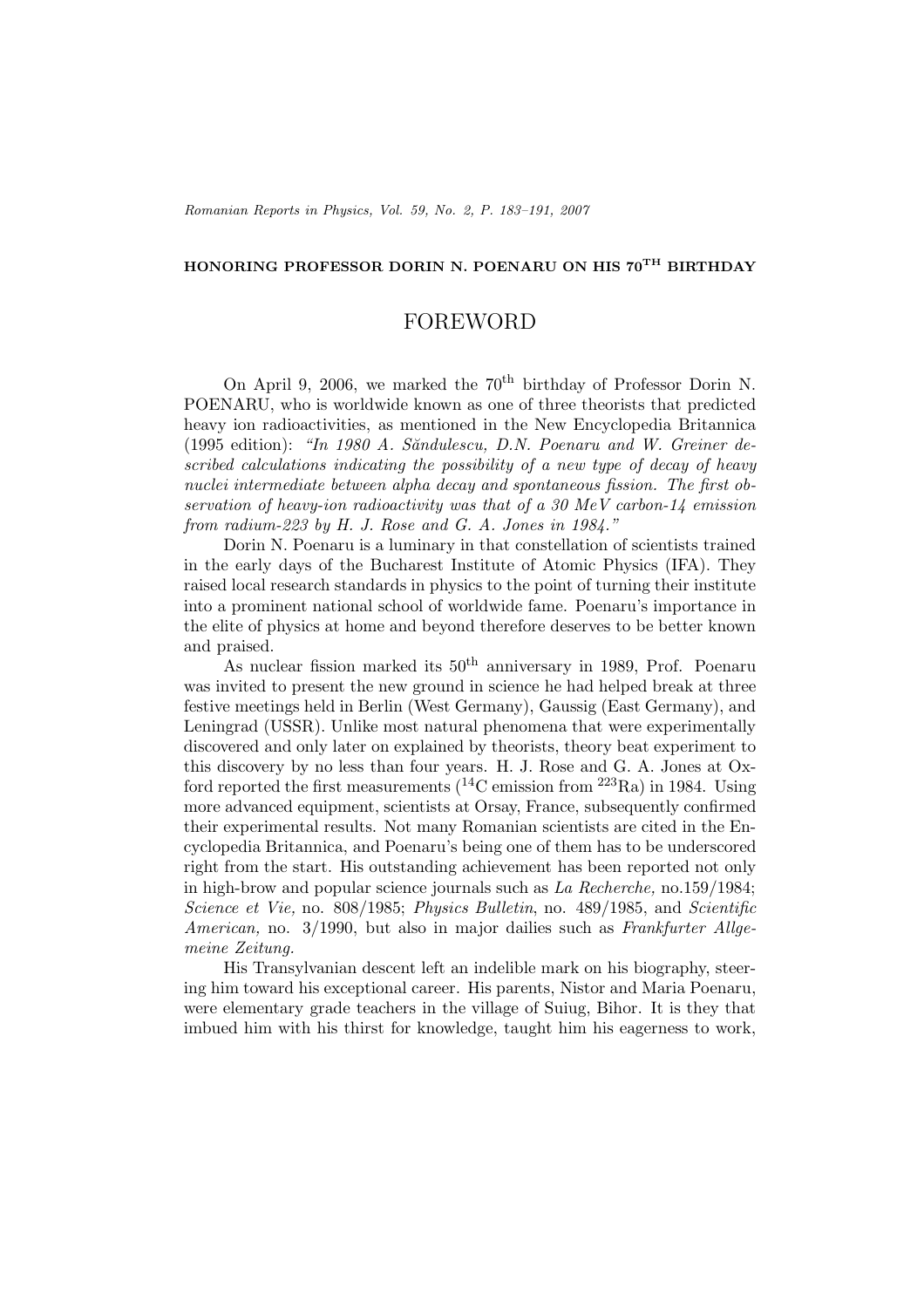the will to constantly improve himself, and a strong sense of values. Dorin attended Emanuil Gojdu High School in Oradea as a boarding student from 1946 to 1953. Grade after grade, he earned awards and was often commended for the heaps of problems in the Mathematical Gazette he used to solve. He graduated with an academic achievement diploma and went on to study at the Bucharest Polytechnic Institute Faculty of Electronics.

After graduation in 1958, he won a competition for a job at IFA's Electronics Lab for Nuclear Physics where he designed, built, and tested an overall 15 devices. Among them were: an analog instrument to measure counting rates in radiation fields; a closed circuit television system used to focus charged particle beams at the cyclotron; a pulsed power supply for photomultiplier tubes; a charge-sensitive preamplifier for semiconductor detectors, etc. In 1962, he moved to the Cyclotron Dept. where he got involved in nuclear physics experiments along with teams headed by E. Ivanov, Magda Tatiana, and N. Valcov.

Taking advantage of an Education Ministry order of 1965, he enrolled in the Faculty of Physics at the University of Bucharest. He compressed the first two years into one and graduated from the Theoretical Physics Department in 1969. He postponed his final examination, however, to 1971, in order to accept an invitation to work for one year at the Nuclear Research Center in Strasbourg, France. His work capacity and professional dedication were absolutely startling: Aside from being a student in physics, he also taught as an assistant lecturer in the Faculty of Electronics, kept his research job at IFA, and prepared his doctoral thesis in engineering.

At the same time, he would publish his work. His papers that began appearing in ISI journals in 1965 focused on the collection of electron-hole pairs in semiconductor detectors of ionizing radiation, voltage and current pulses from detectors, a new type of current-sensitive amplifier, etc. His research years in this area also materialized in two monographs, both of which were put out by the Publishing House of the Romanian Academy and one of which was translated into English.

His thesis on "Semiconductor Detectors for Nuclear Radiation" that he defended in 1968 marked his first great scientific achievement. It provided a major insight into how charges were collected and how current pulses were formed in response to nuclear radiation, and introduced a mode of operation based on current pulses. The paper earned him widespread international recognition, as witnessed by thousands of requests for reprints he received at that time where neither Xerox copiers nor online versions of the science journals were available. Along with numerous citations, it also brought him that one-year invitation to Strasbourg to work with Dr. Paul Siffert, a leading authority on semiconductor detectors for nuclear radiation.

On March 18, 1970, he married Dr. Ileana-Hania Plonski, an expert electrochemist, head of the Materials and Corrosion Testing Laboratory at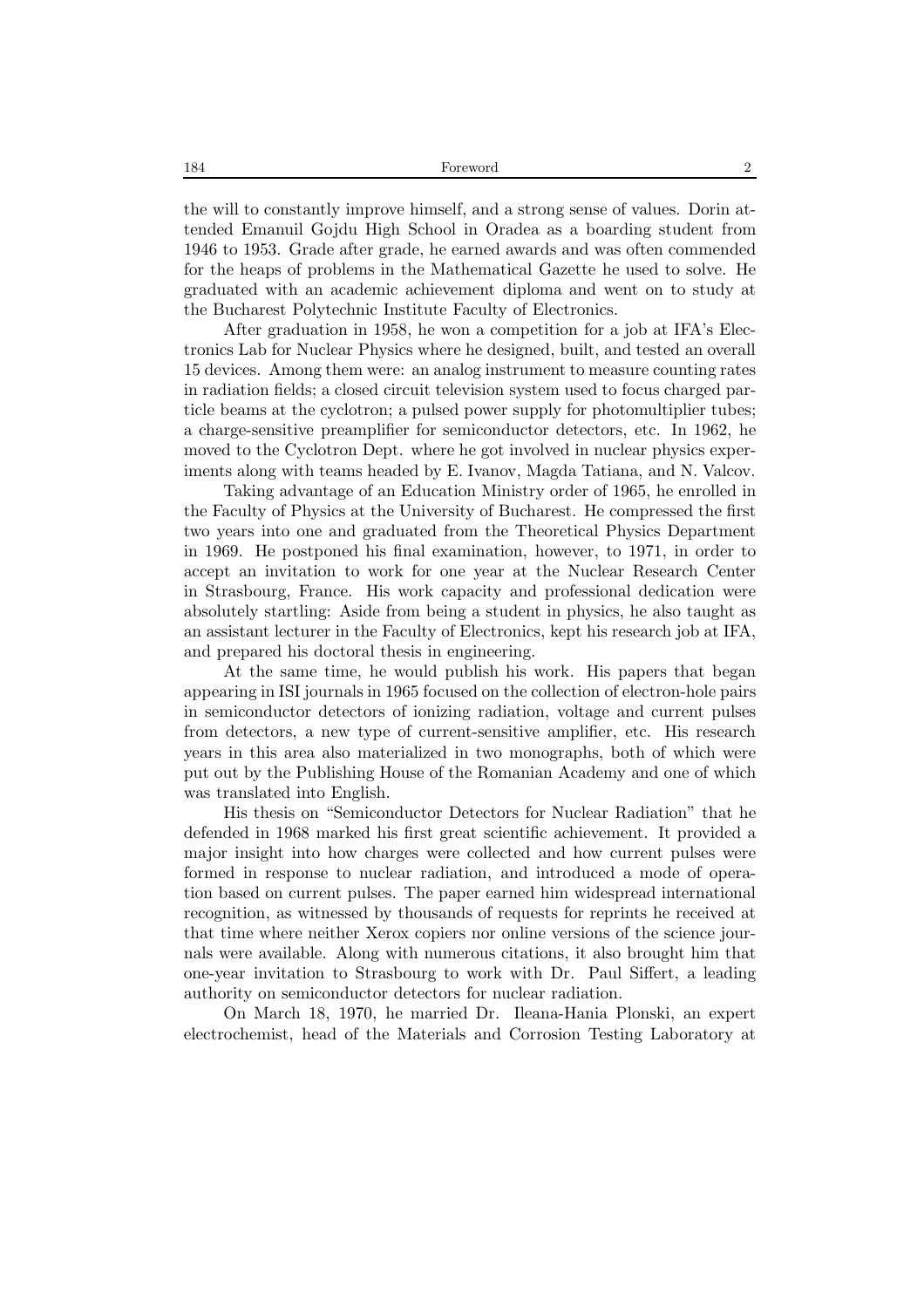3 Foreword 185

the Institute for Nuclear Power Reactors in Pitesti from 1972 to 1984. Her son, Dr. Radu Alexandru Gherghescu, has been Dorin's disciple and close coworker since 1986. All three of them are now 1st class senior researchers in the Theoretical Physics Dept. of Horia Hulubei National Institute of Physics and Nuclear Engineering (IFIN-HH, heir of the former IFA) and are intensely working on a project of excellence in dynamics of binary quantum systems.

At the Cyclotron Dept. he had joined back in the early 1960s, Dorin became part of a team that collaborated with Russian researchers at JINR Dubna Laboratory of Nuclear Reactions, a remarkable group (Polikanov, Flerov, and others) that made the discovery of spontaneously fissioning isomers. Dorin himself notably contributed to identifying and measuring the excitation energies, spins, and halftimes of some fissioning isomers. His researches in this area earned him the Dragomir Hurmuzescu Award of the Romanian Academy.

After his return from France, the Romanian authorities systematically denied him permission to travel to the West for the next 15 years, despite the many invitations he received in recognition of not just his results, but also his strong scientific stature. Niels Bohr Institute Director, 1975 Nobel laureate Aage Bohr, for example, unsuccessfully asked him to work in Copenhagen for a year. The local Communist Party committee in Bucharest also barred him from running for promotion again after he'd won his 3rd class scientist position in 1969. Benched for the next two competitions in 1976 and 1982, he had to wait to advance his career until the fall of communism. The first competition he was free again to stand was held in 1990. He won with a vengeance, jumping up two rungs at a time to 1st class scientist.

In the meantime, Dorin decided to devote his undivided attention to theoretical physics and therefore gave up electronics in 1971. He also began working toward a second doctorate in theoretical physics for which he picked asymmetric fission and fusion processes as subject area. To better resolve the theoretical problems that confronted him, he took some time to master numerical analysis. Three complex computation codes he developed made it to the Computer Physics Communications Program Library. His second doctoral dissertation, in which he demonstrated, based on his own original models, that alpha decay is a fission phenomenon, paved his way toward worldwide recognition. The concept had been growing in the back of his mind since he devised his first numerical (NuSAF) and analytical (ASAF) superasymmetric fission models in the mid-1960s.

The three earliest variants of NuSAF followed a generalization of the liquid drop models for binary systems with different charge densities. The models were originally applied to alpha decay, given the large amounts of experimental data from about 380 alpha emitters that were known back then. The ASAF model proved especially successful in the systematic study of new intermediate decay modes between alpha decay and fission. A model yielding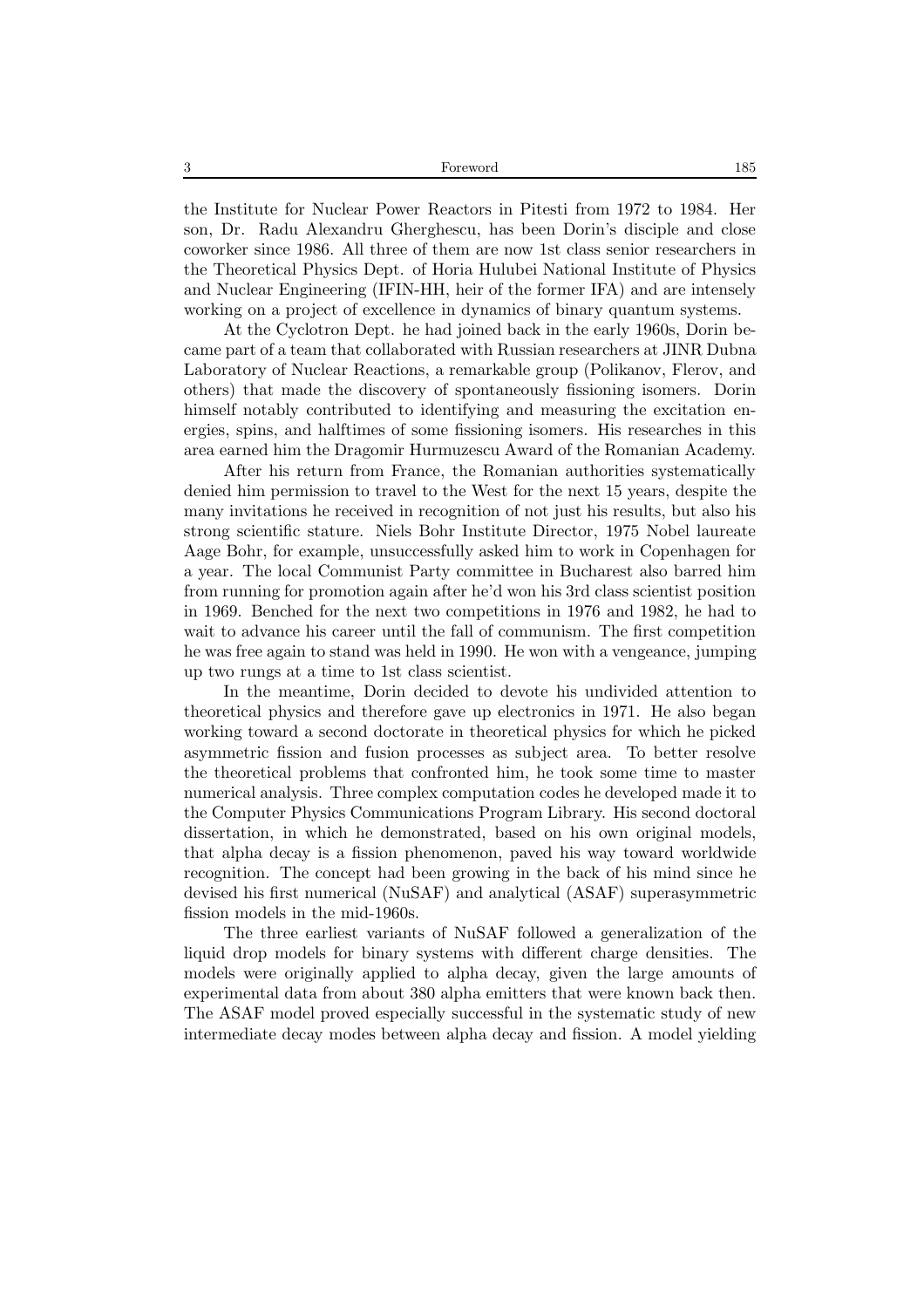an analytical expression for the investigated quantity was all the more welcome as it replaced scads of painstaking calculations. In every systematic search for new modes of decay, one had to test the chances that each light nuclide out of about 250 with *Z <* 28 would be emitted by any of the ca. 2,000 parent nuclides of known mass, which led to about 500,000 combinations. The fact that the ASAF predictions were later brilliantly confirmed by the experimental findings of new radioactivities, proved that fission theory could be extended to extreme asymmetries. A new semiempirical formula, which was developed on the same basis for the alpha decay half-life, turned out to perfectly agree with the experimental data even for superheavy nuclei.

Dorin defended his theoretical physics thesis in 1980. The landmark paper he coauthored was published that same year, marking, though this was not immediately apparent, the birth of a new chapter in radioactive decay physics. The first experimental confirmations had hardly been reported in 1984 that a landslide of theoretical and experimental papers followed in its wake, so many actually that the new area of physics was shortly assigned a number of its own, *"23.70.+j Heavy-particle decay"*, under the Physics and Astronomy Classification Scheme (PACS).

Since then, new kinds of radioactivities, including the spontaneous emission of <sup>14</sup>C, <sup>20</sup>O, <sup>23</sup>F, <sup>22</sup>*,*24*−*26Ne, <sup>28</sup>*,*30Mg, and <sup>32</sup>*−*34Si from parent nuclei with  $Z = 87$  to 96, have been experimentally confirmed at universities and research centers in Oxford, Orsay, Moscow, Berkeley, Geneva, Dubna, Argonne, Vienna, Milan, Livermore, Lanzhou, and Beijing. Moreover, the experimental values these centers have reported were in good keeping with the ASAF model developed by Dorin and his colleagues.

After 1985, various theorists in Berkeley, Moscow, Giessen, St Petersburg, Madras, Copenhagen, Milan, Chandigarh, Trieste, and Michigan, adhered to the Bucharest group's concept that emission processes can be viewed as fission events. Citations of Dorin's papers suddenly surged up in the mid-1980s and have been growing in numbers ever since, as has the interest that theorists and experimenters are taking in this new field of physics.

For the past 25 years or so, Dorin Poenaru has annually spent a few months as a visiting professor at foreign research centers, particularly at the Frankfurt University Institute of Theoretical Physics run by Prof. Walter Greiner and the Frankfurt Institute of Advanced Studies Greiner founded in 2004. Over the years, he had the privilege of working together with outstanding scientists such as G.N. Flerov and S. Polikanov (Dubna), P. Siffert (Strasbourg), E. Hourani and M. Hussonnois (Orsay), J.N. Hamilton and A.V. Ramayya (Vanderbilt University, USA), and N. Carjan (Bordeaux, France). In 1994 he won a competition for a *"haut niveau"* fellowship from the French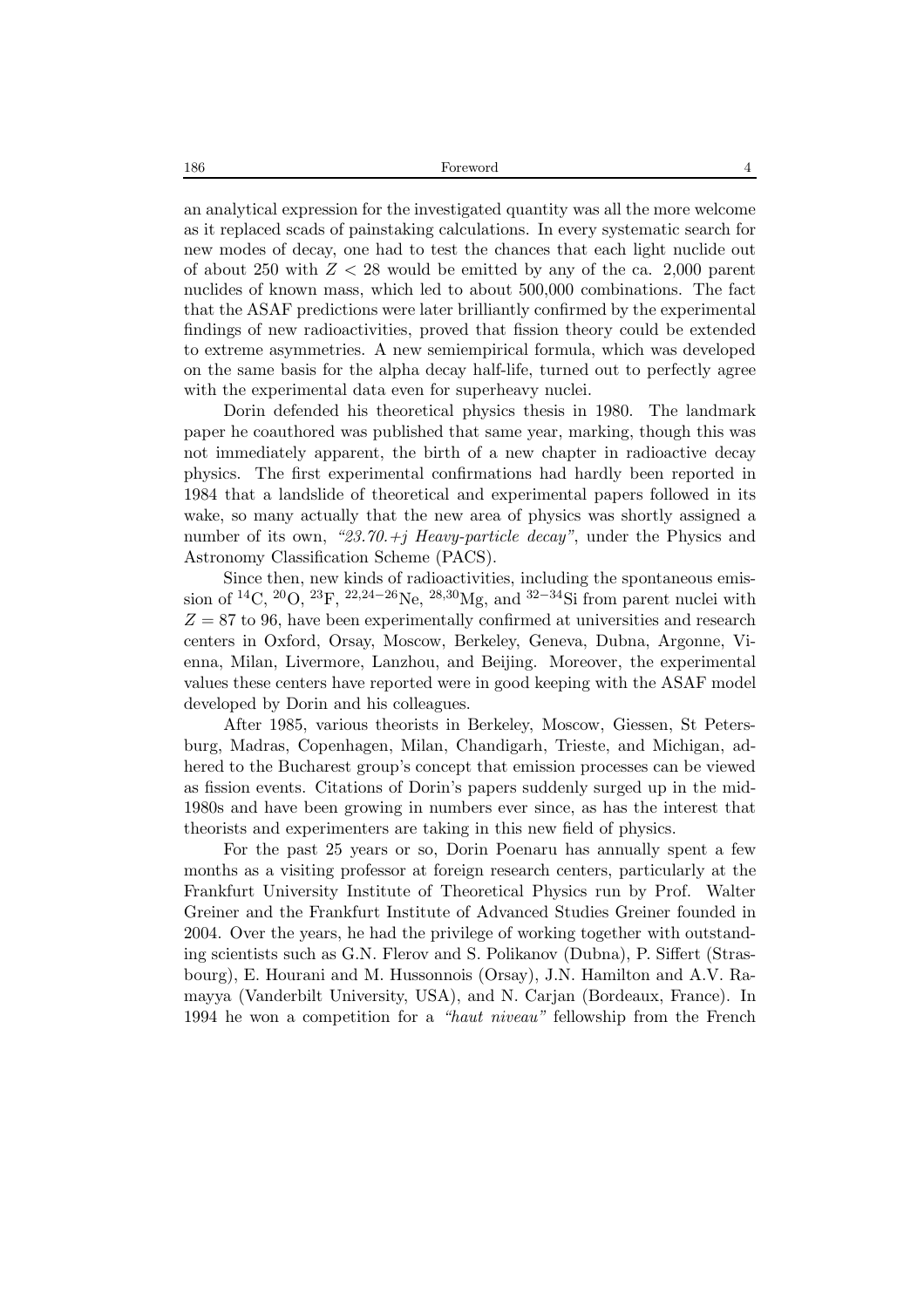Ministry of Higher Education and Research, and Japan's Society for the Promotion of Science granted him a fellowship to work at the Tokai-based Advanced Science Research Center of Japan Atomic Energy Research Institute (JAERI) in 2001.

Dorin Poenaru has delivered invited lectures at many major scientific meetings around the world, including the Romanian International Summer Schools in Poiana Brasov, 1980, 1984, 1986, and 1988, and Predeal, 1990, 1998, 2000, and 2006; the YASNAP International Meeting, Dubna, USSR, 1984; the Conference of the European Physical Society, Varna, Bulgaria, 1985; the International Conference on Clustering Aspects in Nuclear and Subnuclear Systems, Kyoto, Japan, 1988; the international conferences marking the 50th Anniversary of Nuclear Fission in Gaussig, GDR, 1988, Berlin, West Germany, 1989, and Leningrad, USSR, 1989; the International Conference on Rare Nuclear Decays and Fundamental Processes, Bratislava, Czechoslovakia, 1990; Nuclear and Atomic Clusters, Turku, Finland, 1991; Nuclear Reaction Mechanisms, Varenna, Italy, 1991; the International Workshop on Dynamical Aspects of Nuclear Fission, Smolenice, Czechoslovakia, 1991; Atomic Masses, Fundamental Constants, and Nuclei Far from Stability, Berkastel-Kues, Germany, 1992; the NATO Advanced Study Institute on Topics in Atomic and Nuclear Collisions, Predeal, Romania, 1992 and 1993; Exotic Nuclei and Atomic Masses (ENAM), Arles, France, 1995; the Summer School in Collective Motion and Nuclear Dynamics, Predeal, Romania, 1995; Nuclear Physics at the Turn of the Millennium, Wilderness/George, South Africa, 1996; Nuclear Data for Science and Technology, Trieste, Italy, 1997; the International Workshop New Ideas on Clustering in Nuclear and Atomic Physics, Rauischholzhausen Castle, Germany, 1997; the International Conference Advances in Nuclear Physics and Related Areas, Thessaloniki, Greece, 1997; Fission and Properties of Neutron-Rich Nuclei, Sanibel Island, Florida, USA, 1997; Perspectives in Nuclear Physics, Atlantis Resort on Paradise Island, Nassau, Bahamas, 1998; Workshop on Nuclear Theory, Rila Mountain, Bulgaria, 1999; the 7th International Conference on Clustering Aspects of Nuclear Structure and Dynamics, Rab Island, Croatia, 1999; the 2nd International Conference on Fission and Neutron-rich Nuclei, St. Andrews, Scotland, UK, 1999; Exotic Nuclear Structures, Debrecen, Hungary, 2000; the 2nd International Symposium on Advanced Science Research, Advances in Heavy Element Research, Tokai, Japan, 2001; Specialists Meeting on an Interdisciplinary Approach to Nuclear Fission, Osaka Research Reactor Institute of Kyoto University, Japan, 2002; the 3rd International Conference on Fission and Properties of Nuclear-Rich Nuclei, Sanibel Island, Florida, USA, 2002; the Advanced Study Institute on Structure and Dynamics of Elementary Matter, Kemer, Turkey, 2003; the Carpathian Summer School on Exotic Nuclei and Nuclear/Particle Astrophysics, Mamaia, Romania, 2005; the International Symposium on Heavy Ion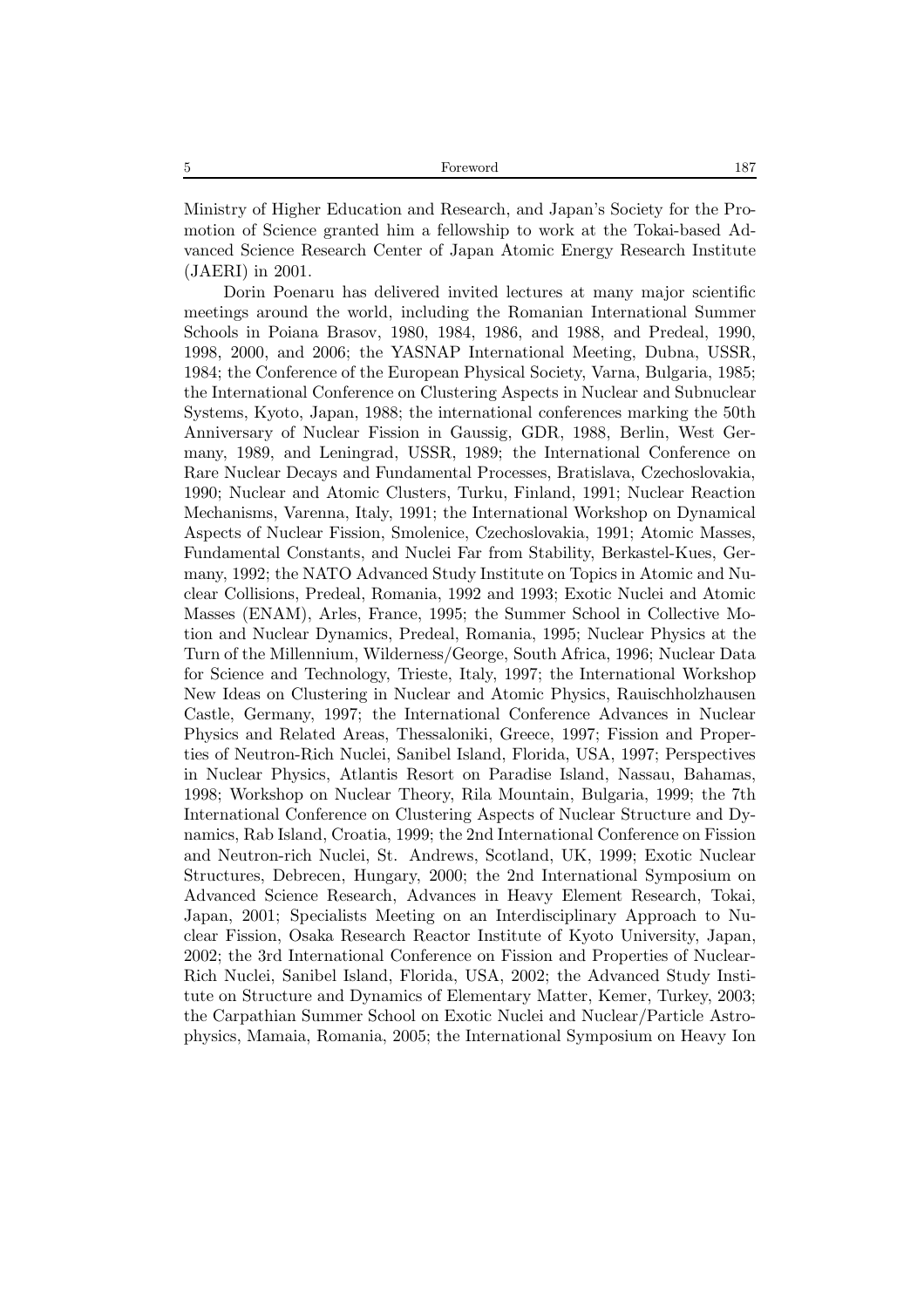Physics – Gateway to the Unknown Fundamentality – Complexity, Simplicity, FIAS, Frankfurt/Main, Germany, 2006; International Workshop on Nuclear Theory, Rila Mountain, Bulgaria, 2006; The 6th General International Conference of the Balkan Physical Union, Istanbul, Turkey; Predeal International Summer School, Collective motion and phase transitions in nuclear systems, 2006, etc. His talks at these and other meetings constantly stood out for their striking new data and approaches, earning high appreciation from the organizers and audiences alike. Impressed, French participants in a 1989 meeting in Berlin even nicknamed him *"Monsieur Radioactivité"*.

Dorin Poenaru has also given many remarkable seminars at foreign universities and research entities, such as: the Institute for Nuclear Research, Kiev, Ukraine (1983); the Theoretical Physics Laboratory, Dubna, USSR (1984); the Technische Hochschule, Darmstadt, Germany (1985); the Nuclear Physics Institute  $(IPN)$ , Orsay, France  $(1987)$ ; the University of Tübingen, Germany (1987), the University of Tokyo (1988); the University of Mainz and GSI Darmstadt, Germany (1989); the Boris Kidric Institute, Belgrade (1990); the University of Milan (1990); the University of Giessen, Germany (1991, 1993); IPN, Orsay (1992); GSI Darmstadt, Germany (1994); the Institut de Physique Nucléaire, Orsay, France (1995); Yale University, USA (1997); Oak Ridge National Laboratory (ORNL), USA (1998, 1999); A&M University, Texas, USA (1998); the Advanced Science Research Center of Japan, Tokai, Japan (2001); the Yukawa Institute of Theoretical Physics, Kyoto University, Japan (2002); Institut fuer Theoretische Physik der Justus Liebig Universität, Giessen, Germany (2003); the Max Planck Institute for Brain Research (Interdisciplinary FIAS Colloquium), Frankfurt am Main, Germany (2004); the Centre d'Etudes Nucléaires, Bordeaux, France (2005), Giessen University (2006), etc.

His papers were published in the world's most prestigious scientific journals: *Atomic Data and Nuclear Data Tables; Nuclear Physics; Physical Review C; Physical Reveiew Letters; Zeitschrift fuer Physik; Europhysics Letters; Physica Scripta; The European Physical Journal; Nuclear Instruments and Methods; IEE Transactions on Nuclear Science; Annales de Physique* (*Paris*)*; Yadernaya Fizika; Journal of Physics G: Nuclear and Particle Physics; Computer Physics Communications; Izvestia AN SSSR Ser. Fiz.; J. Physical Society of Japan; Nuovo Cimento; Annalen der Physik* (*Leipzig*), and so forth, as well as in Romanian journals such as *Revue Roumaine de Physique* and *Studii si Cercetari de Fizica*. Prof. Poenaru's papers and citations are listed at http://www.theory.nipne.ro/~poenaru.

Aside from the earlier mentioned primary themes of his researches, he has also addressed other important questions and made seminal contributions to other physical areas and topics, including: the unified treatment of cold fission, heavy ion emission, and alpha decay, and the extension of this theory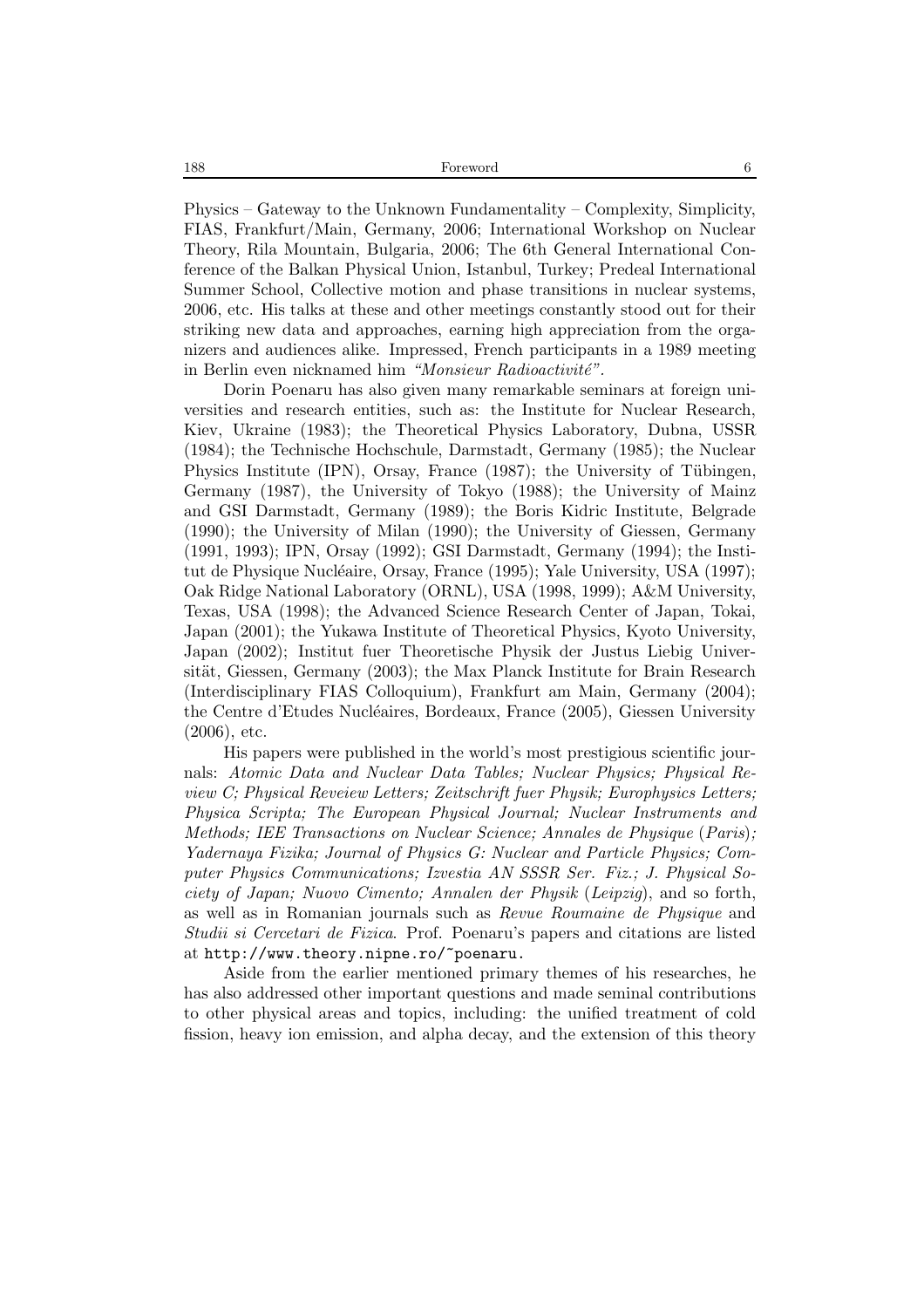to complex processes such as ternary and multicluster fission; a new method for estimating the probability of preformation as penetrability of the internal fission barrier; a universal half-life curve as a function of the potential barrier penetrability; studies on superasymmetric fission dynamics and one-, two-, and three-dimensional penetrabilities; comprehensive lifetime tables that have provided guidance to experimenters and reference data to theorists; systematic reviews of experimental results and suggestions of new experiments; a new variational calculus method for determining nuclear shapes at the saddle point; obtaining potential barriers for the spontaneous emission of heavy ions, via the macroscopic-microscopic method using the single-particle levels of the most advanced two-center model, etc.

With over 1700 citations by others, Dorin Poenaru's scientific papers enjoy high visibility worldwide. Of them, 138 have appeared in ISI rated journals and 34 in non-ISI journals – local (27) and foreign (7). His 48 invited lectures and 24 oral contributions at international scientific events have been published in the Proceedings of these meetings. He has (co-) authored 12 books, 5 of which were published in Romania, 2 each in the UK and US, and one each in Germany, The Netherlands, and Singapore. One of his best, most often cited books won enthusiastic reviews from distinguished scholars such as 1981 Physics Nobelist Kai Siegbahn and Oxford University Professor P. Hodgson.

He himself is a referee for J. Phys. G: Nuclear & Particle Physics, Nuclear Physics A, Physical Review, Physical Review Letters, and Intl. J. of Modern Physics. Several times during the 1990s, the US Department of Energy (DOE) invited him to nominate candidates for the E. O. Lawrence Award and the E. Fermi Medal. He has also served as a European Commission evaluator for FP6 and INTAS.

After 1989, Dorin Poenaru became a class-1 senior scientist and a doctoral supervisor, and served as scientific director of IFIN-HH from 1996 to 2000. From this position, he helped adopt the modern scientometric methods for evaluating research output and made a major contribution toward preparing the documentation that earned IFIN-HH's certification as a "national institute of R & D". To boost the institute's international prestige, he launched the practice of publishing annual reports in English and strengthened IFIN-HH's tradition of hosting international events on nuclear physics topics. Among them was a Symposium on Advances in Nuclear Physics held on December 9-10, 1999, to mark the 50th anniversary of institutional nuclear physics research in Romania. Next came a NATO Advanced Study Institute on Nuclei far from Stability and Astrophysics organized in Predeal, August 28- September 8, 2000. The fact that UNESCO sponsored the symposium and NATO, along with UNESCO again, the ASI was an excellent mark for IFIN-HH, which would certainly not have qualified for such funding unless experts of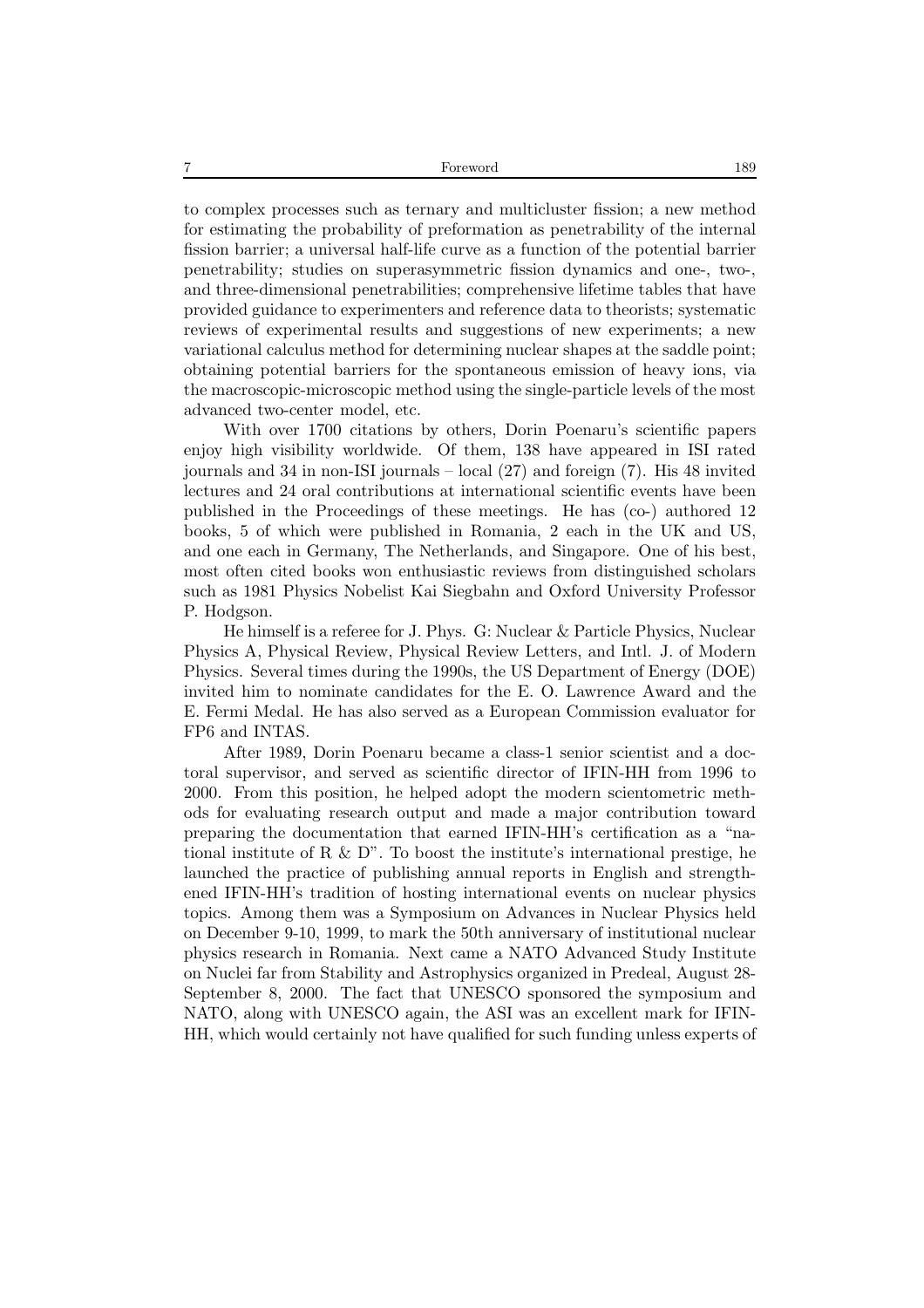both organizations had been satisfied with the high degree of professionalism they met there.

In October 1999, a total 185 scientific research institutes based in 11 EU candidate countries submitted project proposals vying for Center-of-Excellence status under FP5. IDRANAP (Interdisciplinary Research and Applications based on Nuclear and Atomic Physics), a project filed by IFIN-HH and run by Dorin Poenaru, was the only one specializing in nuclear physics among the 34 winners. Poenaru went on to coordinate the center till August 2002 when he was succeeded by Dr. Florin Buzatu, the current scientific director of IFIN-HH. As a center of excellence, IDRANAP built an impressive record: it had 338 items published, including 2 books, a section in another book, 167 papers in ISI-rated journals, 42 contributions, including 19 invited talks, at international scientific events, etc.; it hosted three international workshops and an international conference attended by 300 specialists; it was visited by 39 experts, 34 post-doc students, and 9 PhD students from Bulgaria, the Czech Republic, Finland, France, Germany, Greece, Hungary, Italy, Lithuania, Poland, and Slovakia, on work stages of one to six months.

In December 2005, the scientific community marked 50 years since the death of Alexandru Proca, the great Romanian-born French scientist that would have well deserved to win the Nobel Prize along with H. Yukawa in 1949. Dorin Poenaru takes great credit for publicizing Proca's remarkable achievements, especially his equation of the massive vector boson field that has been named after him. Poenaru edited a comprehensive preprint on the outstanding scholar's life and work and had it distributed at home and abroad. The presentation is now available on the dedicated site of Cornell University in the US. He also talked about Proca at the National Conference of Physics in December 2005 and gave an invited lecture on the subject at the International Workshop on Nuclear Theory Rila Mountain, Bulgaria, 2006. An article on Proca's life and career by Dorin Poenaru and Alexandru Calboreanu appeared in the journal of the European Physical Society, Europhysics News (No. 5 of 2006).

Out of numerous articles, reviews, and letters extolling Dorin Poenaru's exemplary personality and scientific merit, I have selected these few lines by P. Buford Price, dean of Physical Sciences at the University of California at Berkeley, member of the US National Academy of Sciences: "Dorin Poenaru is an outstanding nuclear physicist ... I have known about his work and have corresponded actively since about 1984... The major contributions of Poenaru to the prediction and development of a new branch of nuclear physics can be seen also from his review paper, from his several chapters in the threevolume book, and from his many invited talks at International Conferences and Summer Schools. Romanian Physicists should be proud of his many achievements."